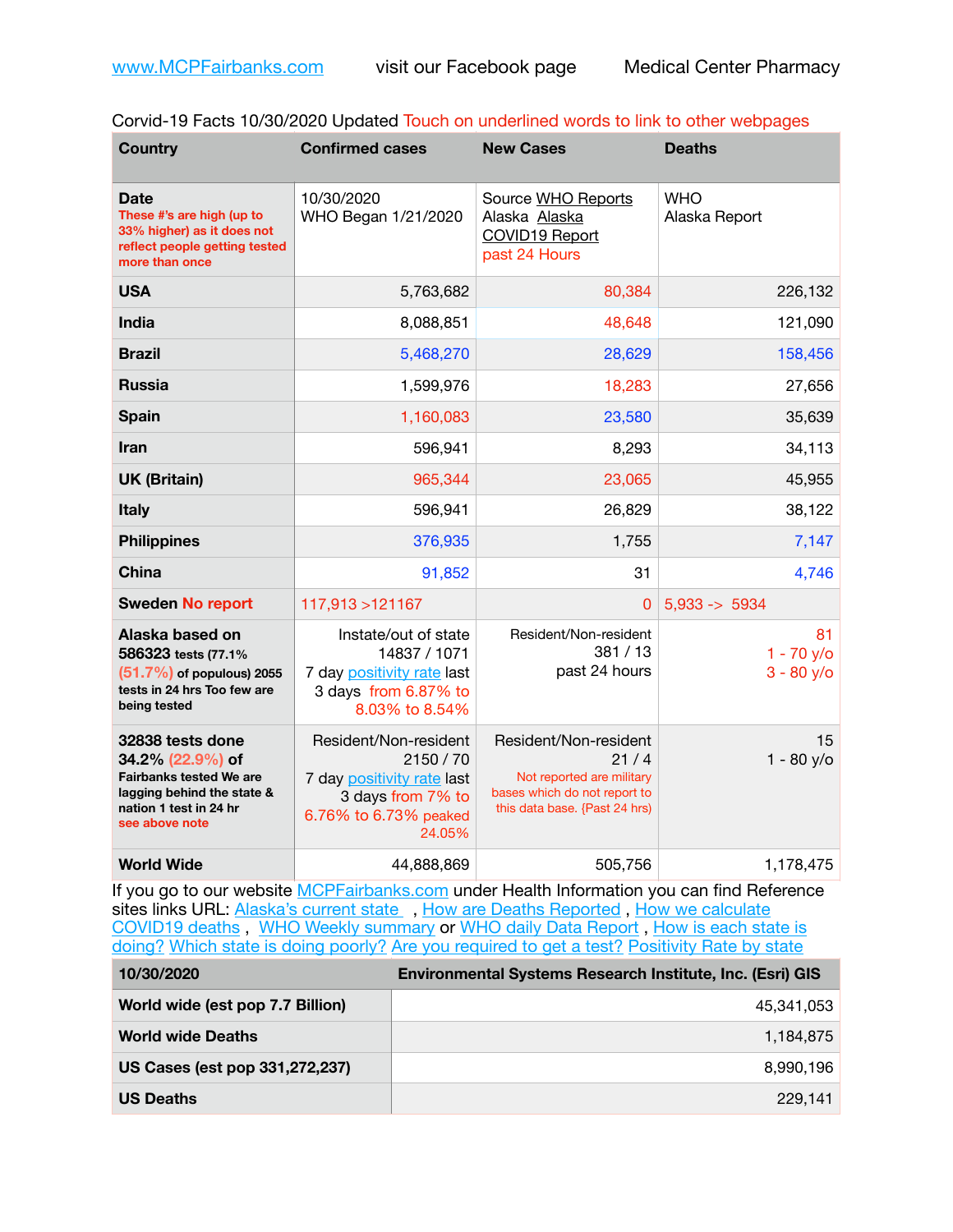The US has 2.8 hospital beds per 1000 our needs could be 56, China had 4.3, Italy 3.2, South Korea 12.3

Impact of COVID-19 on the US Healthcare system<br>Estimated US Population 331.3 million 54.3% (36.4%) have t

331.3 million 54.3% (36.4%) have been tested (179.8 million) Estimated 5% of US population will test positive for Covid-19 16.56 million (8.99 Million have) we have currently tested an est. 179.8 million based on 8.99 mill that have tested positive discount some of these numbers by 33% to account for multiple testing of same person. If 8% will require hospitalization of the 16.56 million positive cases, we would need 1.325 million beds. Estimated by the American Hospital Association there are 800,000 staffed beds available. **The Needs Contract Contract Contract Contract Contract Contract Contract Contract Contract Contract Contract Contract Contract Contract Contract Contract Contract Contract Contract Contract Contract Contract** 

The USNS Mercy and Comfort added 2,000 staffed beds, not ICU Of these estimated to be admitted to ICU **860,000**. to ICU beds

The US has  $16,000$  ICU beds  $\sim$   $\sim$   $\sim$   $\sim$   $\sim$  we have 68,000-85,000 beds

US could need 299,000beds with ventilators <16,000 ventilators

**Summation:** Estimated needs could be 1.325 million hospitalized beds for just COVID-19 patients alone. If positives represents 5% of test run, then approximately 179.8 million have been tested, we have no idea how many tests have been run or how many multiple tests conducted on the same person, resulting in 8.99 million positive tests run with 229141 with 771 deaths in the past 24 hours

Normal ICU stay 5-7 days, estimated ICU stay for COVID-19 2-3 weeks and they could tie up a ventilator for that length of time also, helping only 1/3 as many patients.

This is why we need to flatten the curve by social spacing and only essential travel.

Expected Death (these are just estimates based on other countries) if 5% of the US Population (16.56 million) test positive and if

1% die = 165,600 people

2% die = 311,200 people

3% die = 496,800 people

6% die = 993,600 people obviously we have passed the 1.325 million positive cases so if 5% of the US population (16.56 million) test positive and 6% of those die = 993,600 deaths if no vaccine, or if 3.09% (511,704) will die, we are 1/3 of the way there in 25 weeks. World wide death rate of positive tests actually 2.61%. The US is at 229141 2.55% of those actually tested positive, that is 55% lower death rate than when we started in 3/2020 , started at 6%. There are 7.8 Billion people in the world 331 million live in the US (4.2% of the world's population). The US deaths represents 19.3% of the world's death numbers and 19.83% of worldwide confirmed cases,.

To put this in perspective, In comparison to the flu in the US

CDC Estimates. From 2010 to 2016, the flu-related death rate was between 12,000 and 56,000, with the highest season being 2012 to 2013 and the lowest being 2011 to 2012. Most deaths are caused by complications of the flu, including pneumonia or a secondary bacterial infection of the heart or brain. or 2,000 to 9,333 per year. In 2020 in the US has 19 million cases 180,000 hospitalized and 10,000 (0.052%) have died, typically it is 2% will die, compared to 2.56% with COVID19. 54.3% (US), 77.1% (Alaska), & 34.2% (Fbks) are still too few to protect us from future outbreaks. Experts feel that we need either need people to get infected with the virus and develop antibodies or get vaccinated to create immune antibodies to protect us, that we need >60% of the population to have positive antibody tests and preferably 70-90%, one expert felt they would not feel confident til >85% were positive, to give assurance (herd immunity) in order to go without masks and social distancing. NY City seems to have the highest number at 20%. Testing is so important. Currently we are testing at 22.29 Million tests per month. At this rate to test everyone once it will take 14.72 months or over 1.23 years. To test 3 times it would take 44.16 months or 3.68 years

The Flu (Influenza kills approximately 1-2% of those infected, SARS killed 800 people total, COVID19 appears to kill 2.55% of those that test positive or 1.28 times (128%) more deadly than the flu and seems to be more contagious. (Seems to spread more readily)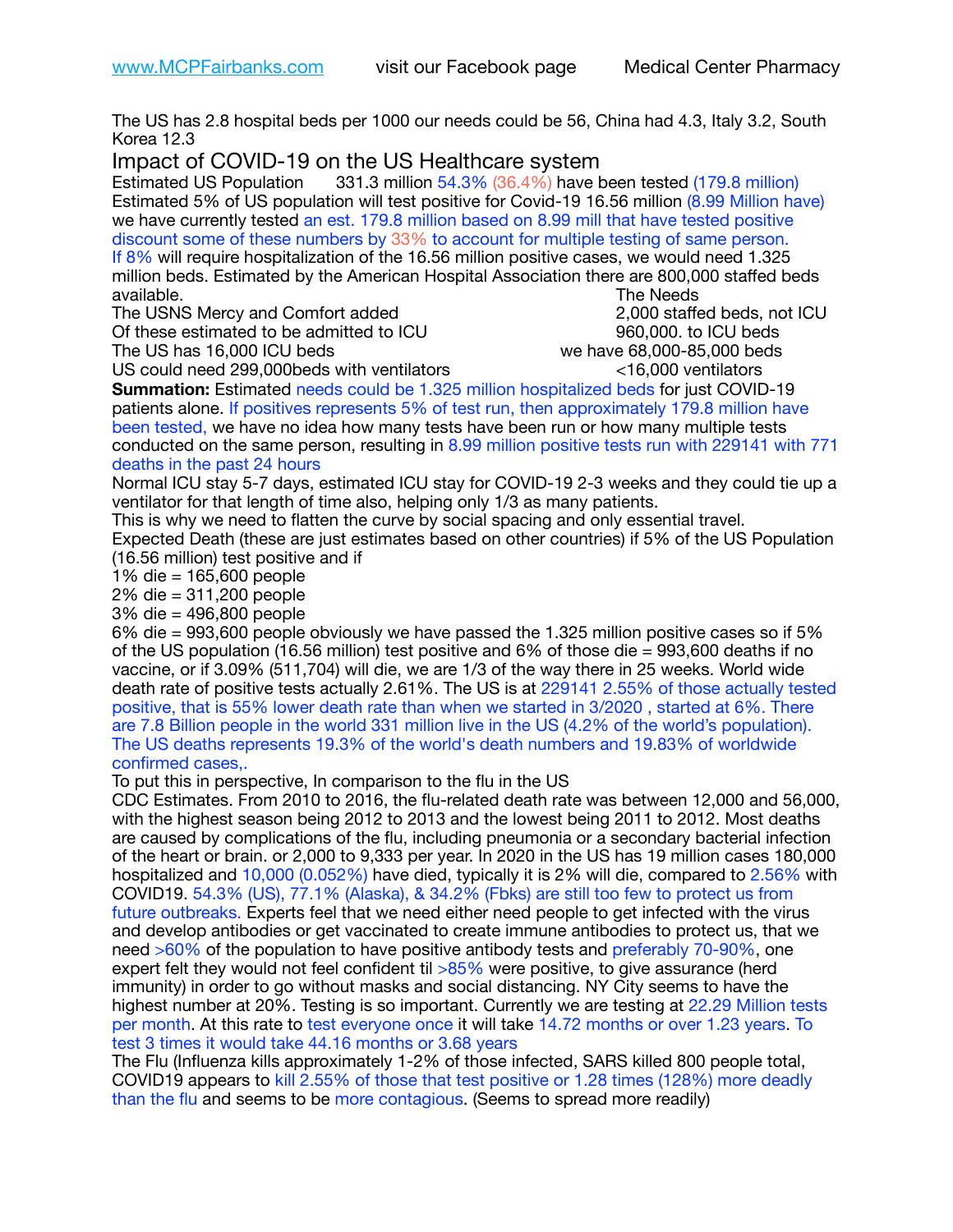Alaska has 14837 cases so far, 2150 in Fairbanks or 1 of every 7 of Alaskans was 1 in 4, with 44 deaths, the first case was transient foreign airline crew member. Interesting, the Source of Alaska's SARS-Cov2 virus originated not from East Asia by travelers or the west coast (Washington where it was first observed) , but came from the east coast of the US, and they were inoculated first from Europe, accordingly from New York's Governor and CDC.

**Best practice protection** is good personal Hygiene do not touch eyes, nose, mouth, wash hands frequently for at least 20-30 seconds, before you touch your face, and observe personal spacing of 6-18 feet. Remove your shoes in your house, frequently clean surface areas, let the cleaner sit 15-20 sec before wiping off. **We are recommending to wear any kind of mask.** Drug treatment is being researched, but as yet not been verified, only suggested. Best to isolate those sick and isolate those most susceptible (old and preconditioned with risk factors) **Risk factors:** Cardiovascular disease (56.6%), Obesity (41.7%), Diabetes (33.8%), age >60, respiratory problems, especially smokers or those who vape, High Blood Pressure If you have been exposed self isolate for 2-4 weeks

One episode in China, a man tested negative for 27 days before showing symptoms. So Isolation may want to be considered up to 4 weeks not just 2 weeks.

Italy 1 in 10 positive cases admitted to ICU due to Hypoxic failure requiring mechanical ventilation. In NY it was 1 in 7 that required hospitalization, of the 5700 hospitalized 2634 were discharged (79% (2081)) or died (21%(553)), 9 in 10 put on a ventilator died.

Public policy development and education is important. How Long does Covid-19 stay on objects to 3 hours

| Air                              | up to 3 ho |
|----------------------------------|------------|
| Copper                           | 4 hours    |
| Cardboard (Amazon Box)           | 24 hrs     |
| Plastic surfaces/Stainless Steel | 72 hours   |
| Mucosal surfaces                 | unknown    |



<10 10-19 20-29 30-39 40-49 50-59 60-69 70-79 >80

Viral Antigen and Viral RNA tells us you have the disease and can spread the disease and can or are currently sick. IgM (short term) and IgG (long term antibodies) tells us you have experienced the virus or had the vaccine, and got over it. You may be resistant if your [antibody levels](https://www.cdc.gov/coronavirus/2019-ncov/lab/resources/antibody-tests.html) are high enough. Current View of antibodies/immunit[y.](https://www.itv.com/news/2020-10-26/covid-19-antibody-levels-reduce-over-time-study-finds) We have tested Corrected graph numbers.

| Project outward      |                  |                        |
|----------------------|------------------|------------------------|
| Exhalation can spray | 1.5 m $(4.9$ ft) |                        |
| spittle (droplets)   |                  |                        |
| Coughing             |                  | $2 \text{ m}$ (6.6 ft) |
| Sneeze               |                  | 6 m (19.7 ft)          |

Development of immune response

Early viral testing tests to see if you currently have the virus.

Later antibody testing tells us if you have been exposed and survived. But does not tells us if you have immunities to the virus. We will need to have both tests done in order to open the community..



currently 77.1% (51.7%) of the Alaskan population and over little over 54.3% (36.4%) of the US population, discount these numbers by 33% to reflect multiple testing of the same person. To be safe, we need at least 25% to see if we are making progress, 60%